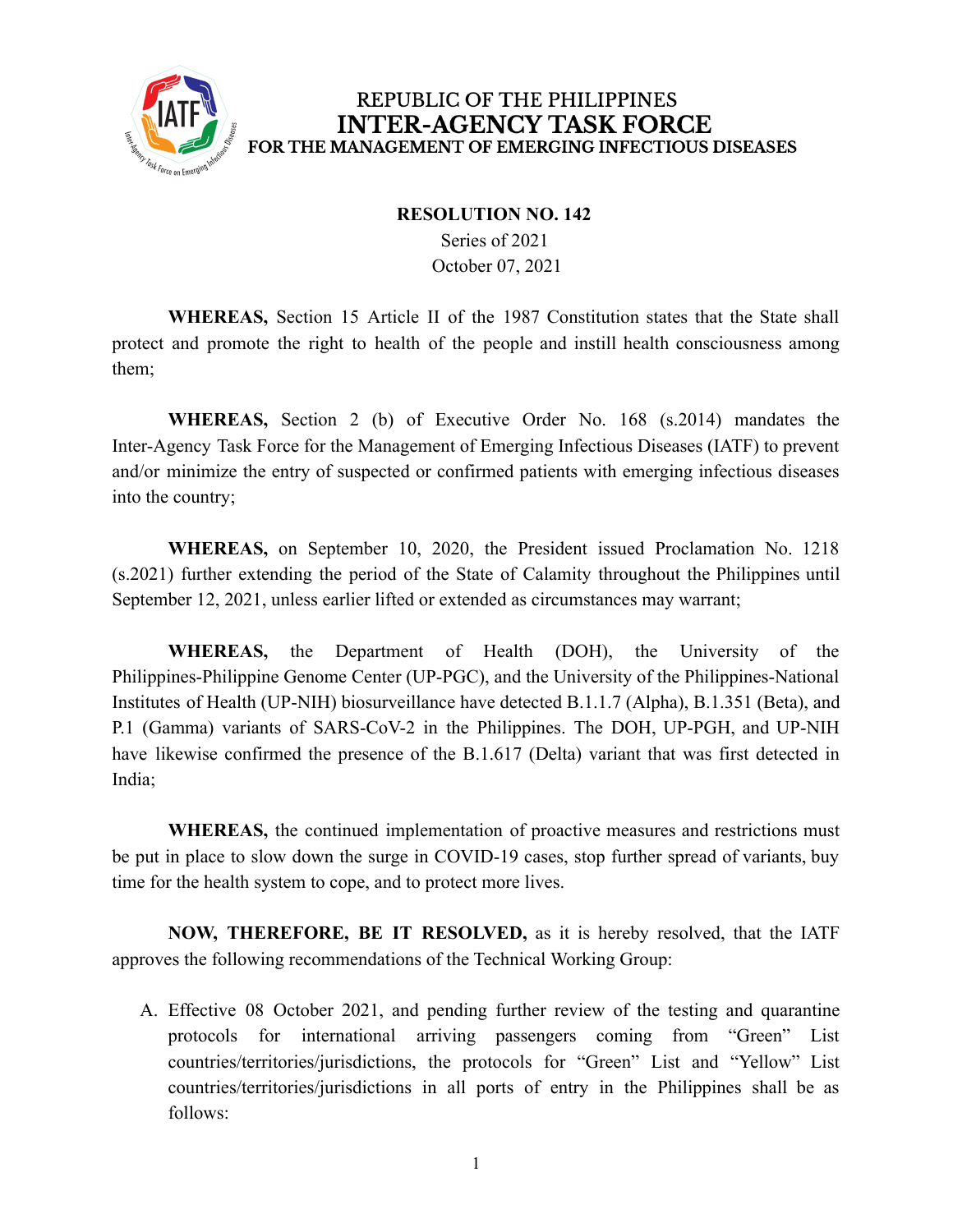

- 1. Fully vaccinated individuals coming from either "Green" or "Yellow" List countries/territories/jurisdictions, need to undergo facility-based quarantine until the release of their negative Reverse Transcription - Polymerase Chain Reaction (RT-PCR) testing taken on the fifth (5th) day. After which, they shall be required to undergo home quarantine until their tenth (10th) day, with the day of arrival being the first day. The Bureau of Quarantine (BOQ) shall ensure strict symptom monitoring while in the facility. Foreign nationals shall be required to secure their own pre-booked accommodation of at least six (6) days;
- 2. Unvaccinated, partially vaccinated, or individuals whose vaccination status cannot be independently verified/confirmed by Philippine authorities as valid and authentic coming from either "Green" or "Yellow" List countries/territories/jurisdictions, shall be required to undergo facility-based quarantine until the release of their negative RT-PCR testing taken on the seventh (7th) day. After which, they shall be required to undergo home quarantine until their fourteenth (14th) day, with the day of arrival being the first day. The BOQ shall ensure strict symptom monitoring while in the facility. Foreign nationals shall be required to secure their own pre-booked accommodation of at least eight (8) days;
- 3. For purposes of verification/confirmation of vaccination status, any of the following shall be acceptable:
	- a. For Overseas Filipino Workers (OFWs) and their spouse, parent/s, and/or children traveling with them: a Certification from the Philippine Overseas Labor Office in the country of origin;
	- b. For Filipinos and foreigners fully vaccinated in the Philippines: either their VaxCertPH digital vaccination certificate or BOQ-issued International Certificate of Vaccination or Prophylaxis (ICV);
	- c. For non-OFWs and foreigners fully vaccinated abroad: the national digital certificate of the foreign government which has accepted VaxCertPH under a reciprocal arrangement or BOQ-issued ICV.
- B. The following protocols for close contacts of probable, suspect, and confirmed COVID-19 cases shall hereinafter be observed:
	- 1. Fully vaccinated individuals who are close contacts of probable and confirmed COVID-19 cases may undergo a seven (7)-day quarantine period, provided that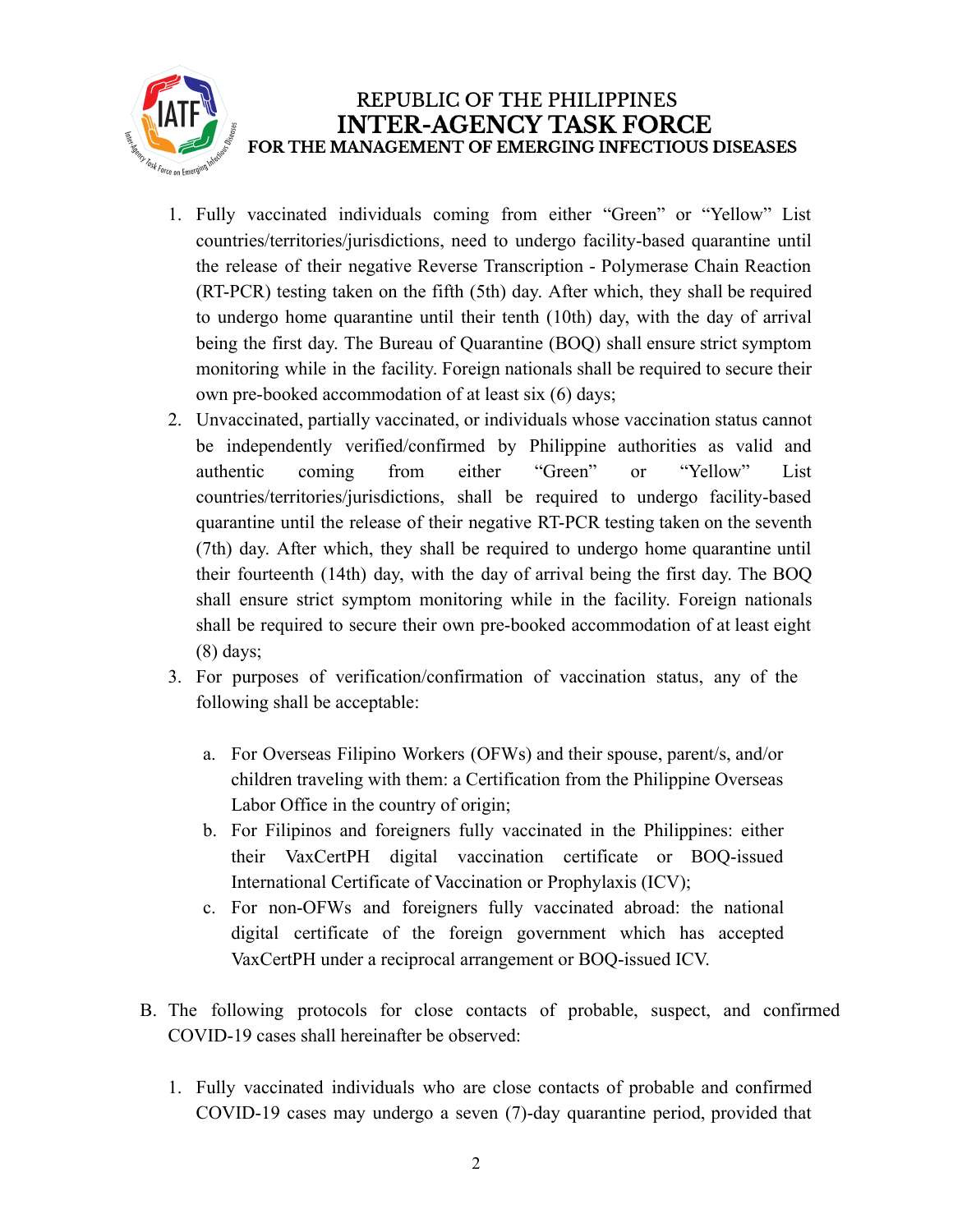

the individual remains asymptomatic for the duration of the seven-day period with the first day being the date immediately after the last exposure.

In the event that (RT-PCR) Test needs to be performed on the asymptomatic individual, it may be tested not earlier than the fifth day after the date of the last exposure.

For close contacts who may have been traced beyond the seventh day from last exposure and who have remained asymptomatic, no testing and quarantine shall be required.

Should the RT-PCR Test yield a positive result, or he/she becomes symptomatic, he/she shall follow the prescribed testing and isolation protocols.

- 2. Unvaccinated or partially vaccinated individuals who may be close contacts of suspect, probable, and confirmed COVID-19 cases shall undergo fourteen-day quarantine pursuant to the Department of Health Administrative Order No. 2021-0043 or the "Omnibus Guidelines on the Minimum Public Health Standards for the Safe Reopening of Institutions."
- 3. An individual shall be considered as having been fully vaccinated for COVID-19:
	- a. More than or equal to 2 weeks after having received the second dose in a 2-dose series; or
	- b. More than or equal to 2 weeks after having received a single-dose vaccine.
	- c. The vaccines administered to the individual are included in any of the following:
		- 1. Emergency Use Authorization (EUA) List or Compassionate Special Permit (CSP) issued by the Philippine Food and Drug Administration; or
		- 2. Emergency Use Listing of the World Health Organization.
- 4. The Department of Health and other relevant government agencies and instrumentalities are directed to amend their issuances accordingly.
- B. The Guidelines on the Pilot Implementation of Alert Levels System for COVID-19 Response in the National Capital Region shall be amended by the insertion of a new provision under Part I Section 3, as follows: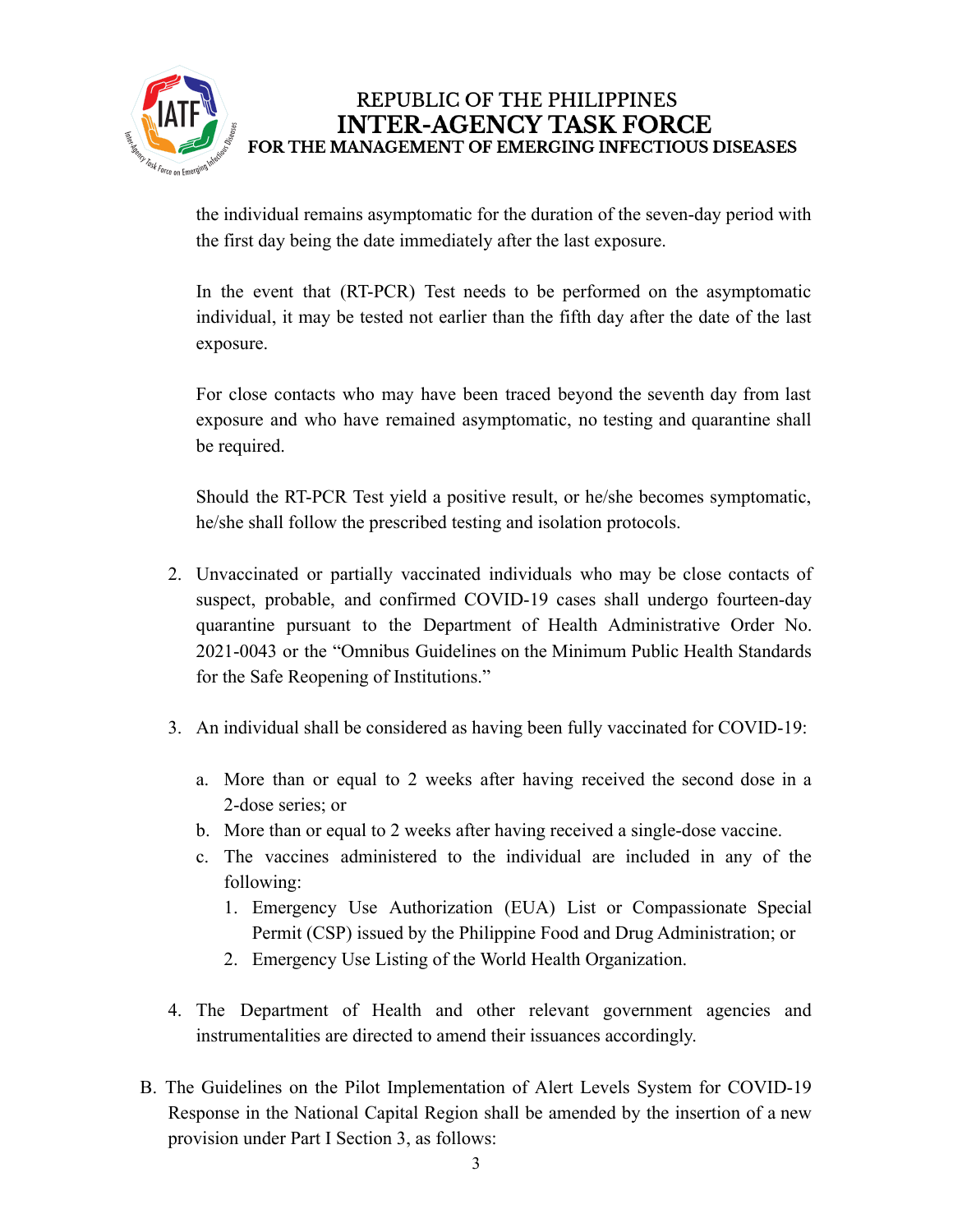

*3. The following persons, (i) those below eighteen (18) years old; (ii) fully vaccinated individuals over sixty-five (65) years of age; (iii) fully vaccinated individuals with immunodeficiencies, comorbidities, or other health risks, and (iv) fully vaccinated pregnant women shall be allowed point-to-point interzonal travel to areas under General Community Quarantine and/or Modified General Community Quarantine subject to the guidelines and strict health protocols as may be prescribed by the Department of Tourism and the reasonable regulations of the LGU of destination.*

**RESOLVED FURTHER,** that the Chairperson and the Co-Chairperson shall be duly authorized to sign this Resolution for and on behalf of the Inter-Agency Task Force.

**APPROVED** during the 142nd Inter-Agency Task Force Meeting, as reflected in the minutes of the meeting, held this October 07, 2021, via video conference**.**

**KARLO ALEXEI B. NOGRALES** Secretary, Office of the Cabinet Secretariat IATF Co-Chairperson